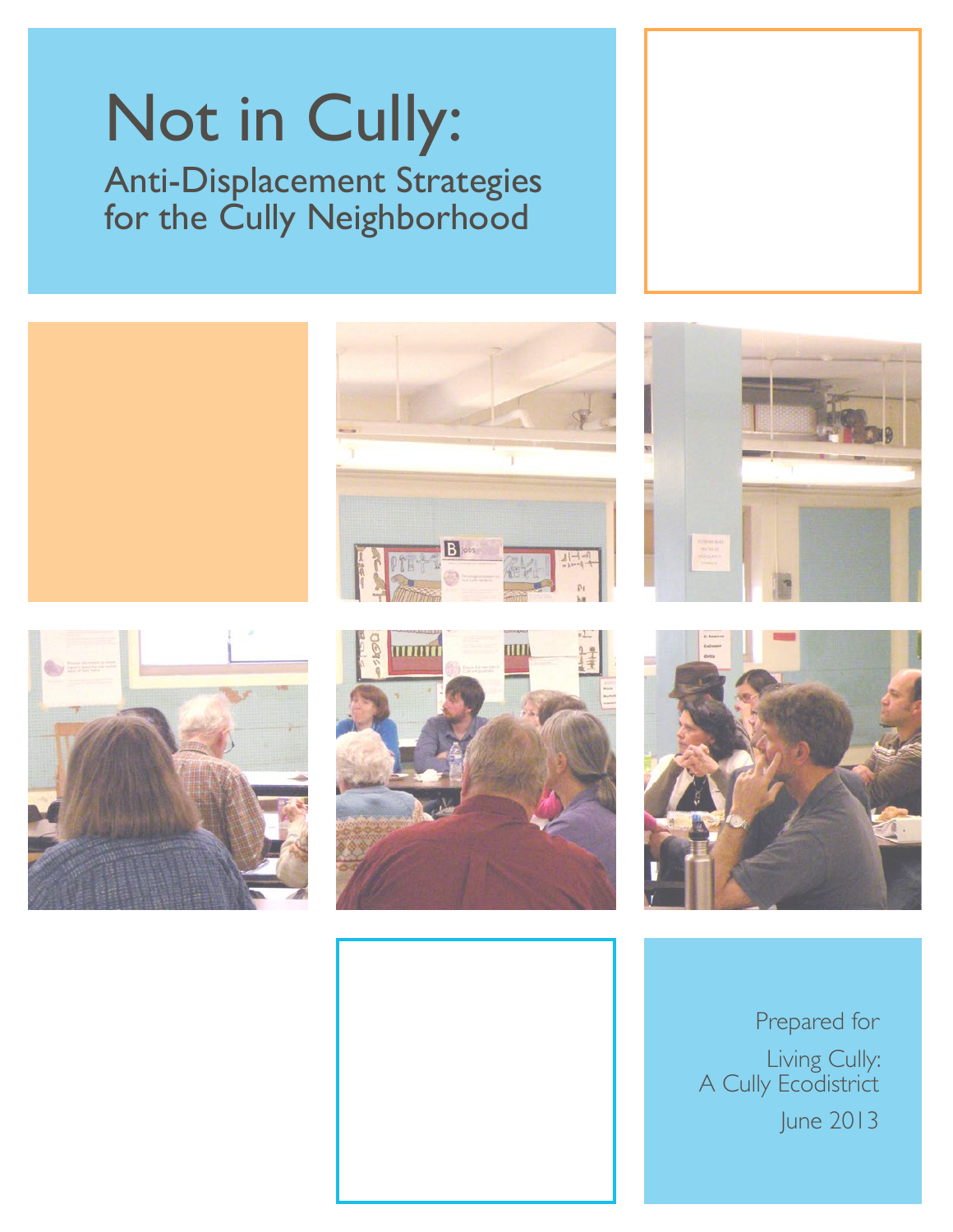# **Executive** Summary

1

This document presents a set of strategies for preventing the displacement of low-income Cully residents as new investment comes in to the neighborhood. It was developed at the request of Living Cully: A Cully Ecodistrict, an innovative partnership of three community-serving organizations, Hacienda CDC, the Native American Youth & Family Center (NAYA) and Verde. In 2010, Verde established Living Cully as a strategy to introduce new environmental assets into Portland's Cully Neighborhood. Living Cully reinterprets the ecodistrict concept as an anti-poverty strategy, as a means to address disparities by concentrating investments at the neighborhood scale. Cully suffers from many disparities: 20 percent of residents live in poverty compared to a regional average of 9.9 percent; 24 percent of residents live within  $\frac{1}{4}$  mile of a park (regional average: 49 percent)'; only 34 percent of Cully streets have sidewalks.<sup>2</sup>

Together, Living Cully partners create economic, environmental and social benefits for Cully residents, particularly low-income and people of color residents through job training, job opportunities, business contracting opportunities, youth education and community building.

Cully was annexed into the City of Portland, Oregon in 1985. Since then, investment in Cully's parks, sidewalks, roads, other infrastructure, family-oriented businesses and other amenities has lagged behind the rest of the City, keeping the cost of housing down. Over the last 30 years working families from a variety of cultures have moved to Cully, attracted by affordable housing and proximity to the jobs and services of downtown Portland. Additionally, the efforts of local nonprofits to develop affordable rental units and to provide services to recent immigrant populations have made this neighborhood the most diverse in the State of Oregon.

Cully's housing affordability, proximity to downtown, rich cultural assets and economic diversity make it a desirable place to live. Research conducted for this report as well as findings presented in September 2012 at the Bureau of Planning and Sustainability find that Cully is in an early stage of gentrification<sup>3</sup>. This means that property remains relatively affordable and land is still available for development. However, a flurry of private development is happening in nearby neighborhoods, and increased investment is flowing into Cully. The experience of other Portland neighborhoods as well as communities from across the United States indicate that gentrification often leads to displacement of existing community members, especially low-income and people of color residents.

The report is designed to be used by the Living Cully partners, Cully residents, public sector and private sector entities. As the community works to improve the neighborhood and raise the collective quality of life, there is a risk that some residents may not be able to stay. The recommendations of this report are designed to guide investment to bring needed assets to the community and prevent displacement of lowincome people from the neighborhood.

<sup>1</sup> Regional Equity Atlas, 2007. *Coalition for a Livable Future.*

<sup>2</sup> Cully Commercial Corridor and Local Street Plan, 2012. *City of Portland Bureau of Planning and Sustainability.*

<sup>3</sup> Bates, L.K. Presentation, 2012. Policy Expert Group*, City of Portland Bureau of Planning and Sustainability.* http://www.portlandoregon.gov/bps/article/414464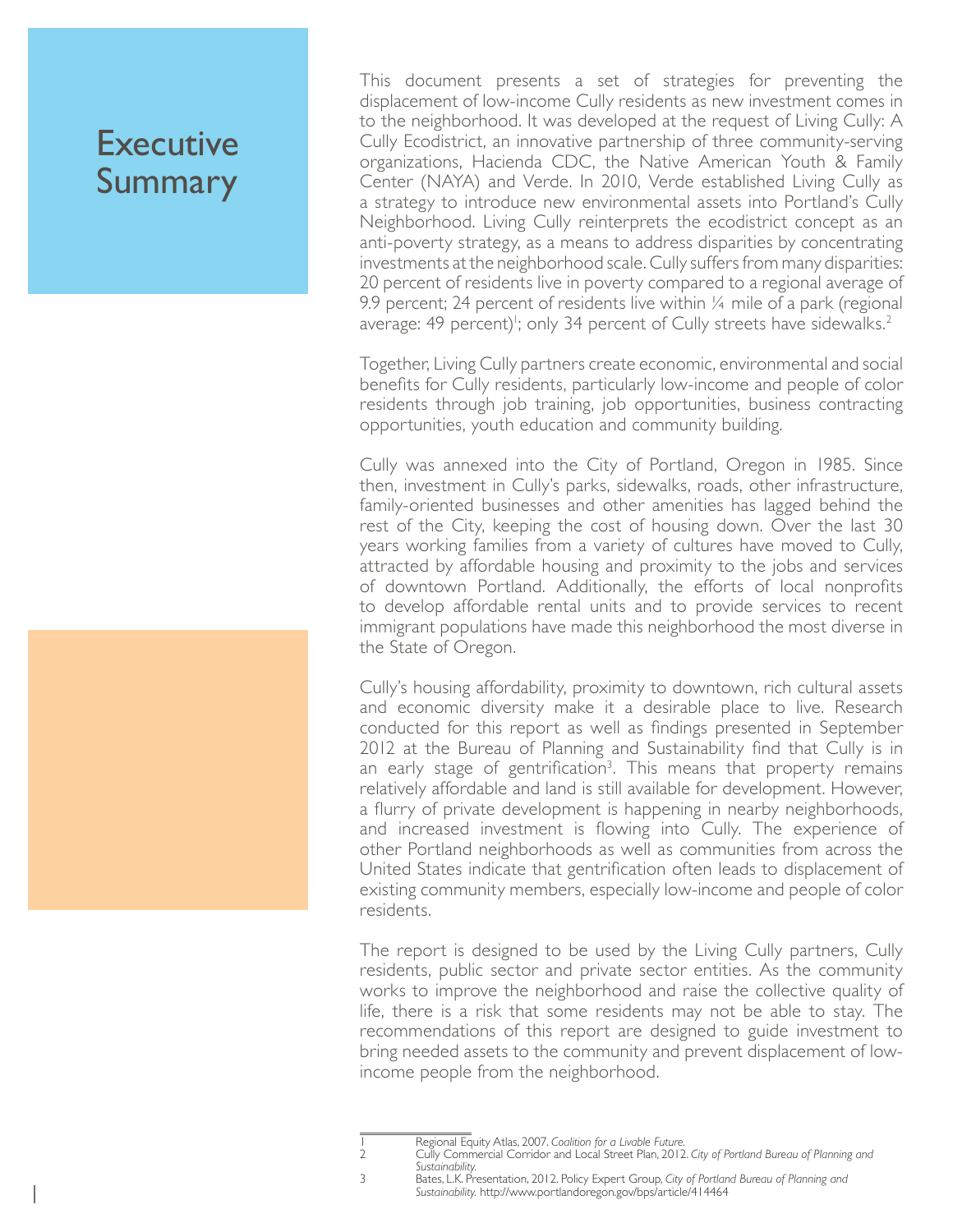Living Cully has a unique and timely opportunity to shape investment and prevent displacement in a way that increases wealth, choice and stability for those that call Cully home. There is no tried and true way to prevent displacement in redeveloping neighborhoods. However, evidence suggests that strong partnerships between community organizations and an articulated strategy for addressing change significantly increase chances for success. In this sense, the initiative's name "Not in Cully" reflects a commitment to hope and innovation in the face of a complex and difficult civic problem that afflicts our urban areas.

### Community-Based Approach

The recommended strategies are based out of community-identified strengths and needs. Strategies have been defined by an exhaustive review of existing plans and strategies about Cully, a rigorous examination of existing conditions, extensive conversations with Cully residents and Living Cully partners. These conversations included interviews, walking tours and small group discussions with community members. The approach operated from the principle to meet people where they are as much as possible. These efforts helped the consulting team understand the values and priorities of Cully residents.

Traditional Native Games training at the Native Ameican Youth and Family Center





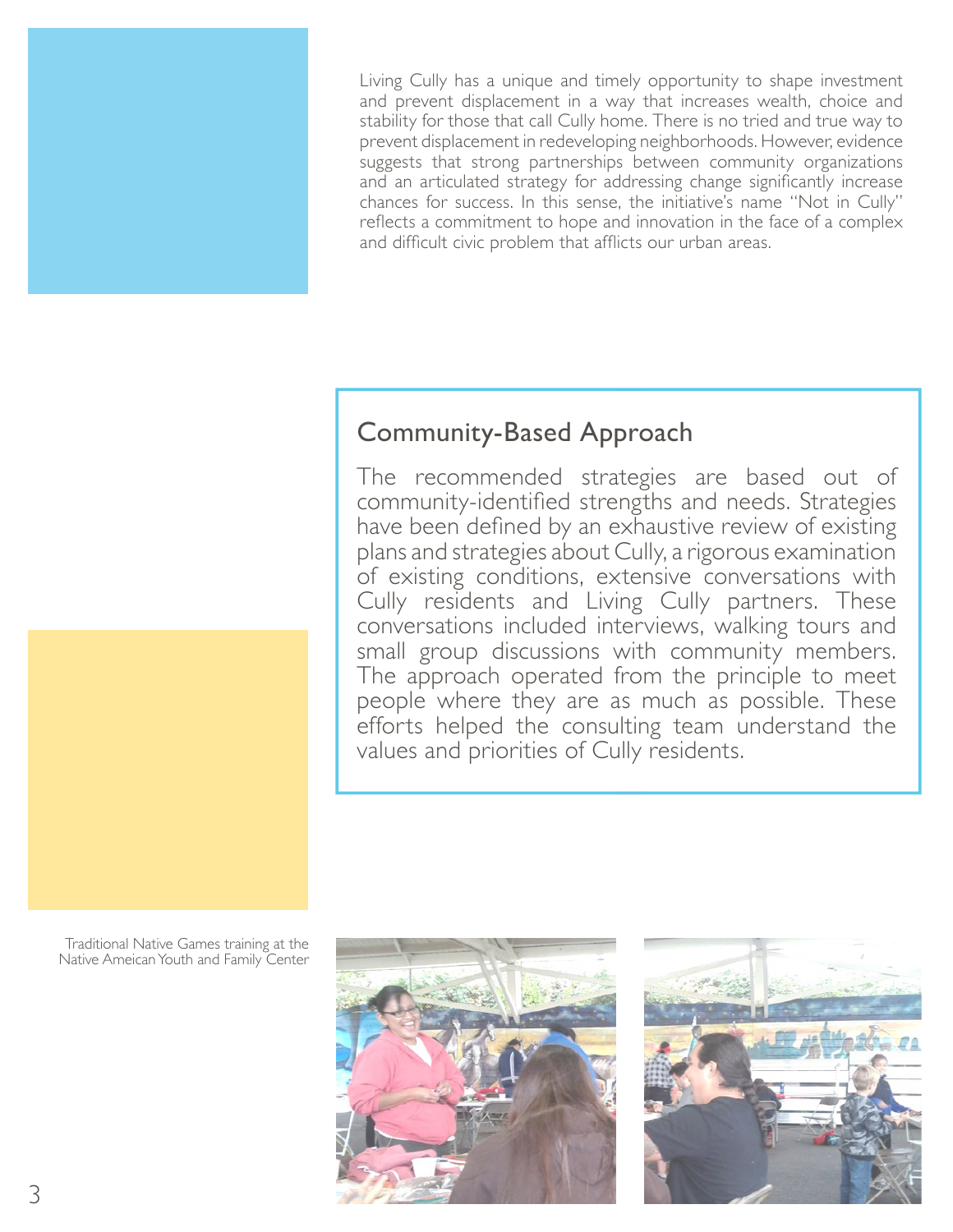# Summary of Recommendations

This plan identifies 36 actions, grouped into three priority areas and six strategies.

# Preserve housing affordability.

#### Acquire and set aside land for affordable housing development.

Purchase private property in advance of significant increases in value.

Work with Multnomah County to acquire tax delinquent properties that have reverted to County control.

Identify opportunities to purchase low-cost residential land and property.

Acquire property from homeowners who are looking to subdivide their lots.

#### Provide information about tenant rights, foreclosure, and home values to residents.

Partner with existing tenant rights organizations to share information about rights related to eviction, lease terms, utilities and maintenance requests.

Train existing program/services staff to answer questions about tenant rights and make referrals to appropriate community resources.

Provide homeowners with accurate information about the real market value of their property and raise awareness about possible scams.

Raise awareness about existing foreclosure prevention programs.

Provide information and resources in the variety of languages spoken in Cully.

Provide culturally appropriate outreach and services.

Assign interpreters to assist immigrants and non-English speaking residents accessing services.

#### Provide direct assistance and information to lower home utility costs and maintenance costs.

Provide low-cost help with home repairs and maintenance.

Weatherize homes to lower the cost of utilities.

Provide information and resources in the variety of languages spoken in Cully.

Provide culturally appropriate outreach and services.

Assign interpreters to assist immigrants and non-English speaking residents accessing services.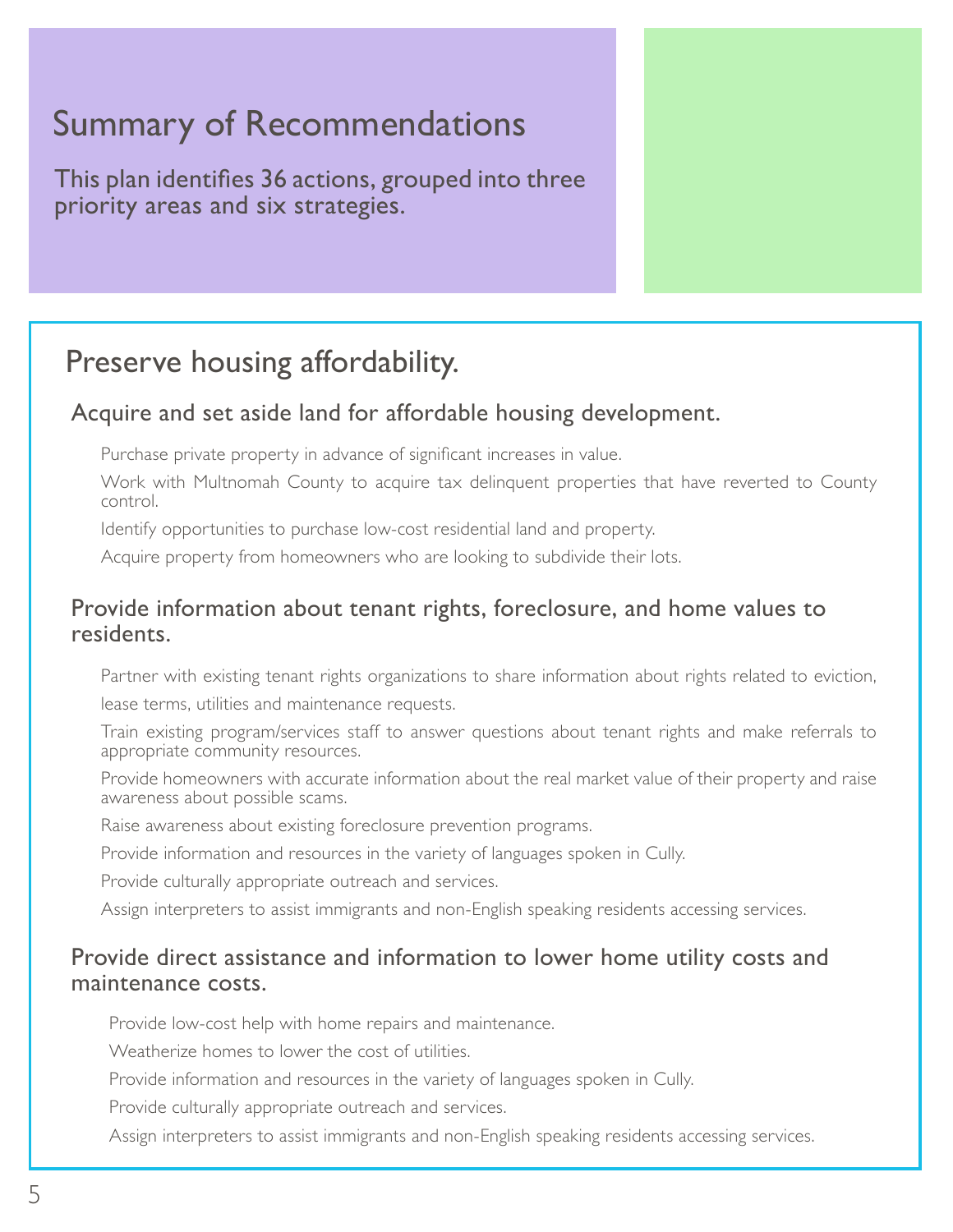## Retain existing neighborhood businesses.

#### Provide assistance to priority population small business owners.

Provide financial assistance in the form of grants, low-interest loans, or matched savings accounts to help owners expand their businesses and make physical improvements.

Provide business development training, financial advice, and legal assistance to help owners build strong businesses and negotiate longer lease terms.

Identify current Cully residents that operate informal and/or home-based businesses. Assist them in accessing resources for business development and expansion, including capital and technical support.

Support entrepreneurship by existing residents who would like to start a business. Assist them in accessing resources, including technical assistance for creating business plans and low-interest capital for business development.

Facilitate connections between owners to identify opportunities for collaboration.

Help owners create and implement a neighborhood business marketing strategy.

Provide information and resources in the variety of languages spoken in Cully.

Provide culturally appropriate outreach and services.

Assign interpreters to assist immigrants and non-English speaking residents in accessing services.

### Help families achieve economic self-sufficiency.

#### Connect priority populations to targeted\* employment, and prepare them for long-term success.

Provide training to prepare residents for targeted job opportunities.

Develop relationships between Living Cully and targeted employers in order to negotiate and advocate for responsible employment practices.

Provide information and resources in the variety of languages spoken in Cully.

Provide culturally appropriate outreach and services.

Assign interpreters to assist immigrants and non-English speaking residents accessing services.

#### Provide affordable childcare to working parents.

Develop programs that provide childcare to Cully residents.

Connect residents with existing childcare programs.

Provide small business assistance to people starting childcare-related businesses.

Increase early childhood education facilities in Cully.

Provide information and resources in the variety of languages spoken in Cully.

Provide culturally appropriate outreach and services.

\*Targeted employers: offer living wages, are either located within or accessible to Cully by public transportation, provide opportunities for training and advancement, and are positioned within emerging regional industries.